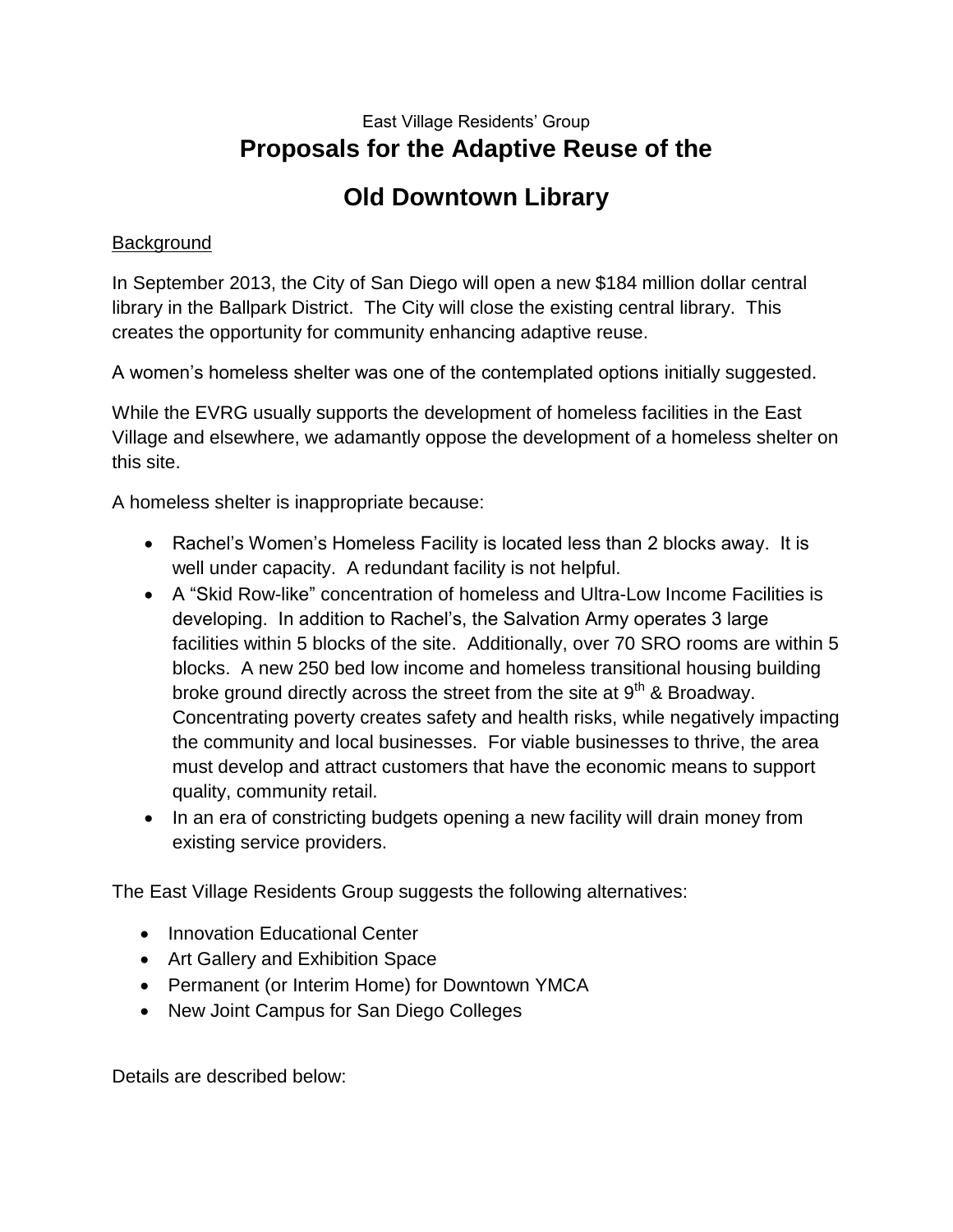## **Innovation Education and Entreprenuerial Center**

This site with its open layouts and underground spaces would make an excellent research and development center for budding science and technology entrepreneurs.

Irwin Jacobs, the genius behind Qualcomm's telecomm success, has long supported the development of innovators and technical entrepreneurs. His UCSD Entrepreneur Challenge has helped to recognize and bring forth novel technologies. See link [http://challenge.ucsd.edu/about/previous-winners.](http://challenge.ucsd.edu/about/previous-winners)

Creating an Entrepreneurial "Start Up" Innovation Center would provide research and development space to innovators. It could be provided to researchers at low cost by the city or with support from a donor be given out to the best of the best through application or competition, like the Entrepreneur Challenge.

Alternatively, the site could be used for special development projects by respected San Diego businesses. Perhaps, it could be offered to incentive San Diego firms and research institutions to work together on joint efforts. For example development synergies could be created by combining UCSD, GA, or Qualcomm research in the same building.

Developing a research center in downtown might create new enterprises and higher paying tech jobs in South and Central San Diego, which would create opportunities for those from varied socio-economic backgrounds. For downtown, it would mean a more diversified economy and more quality development. It would also mean higher taxes and "brain gain" for San Diego's knowledge economy.

The first step would be convincing civic leaders to focus on creating an innovation center in downtown San Diego. Next, we would need to find investors/supporters, such as Irwin Jacobs to support the idea.

Historically investments in developing university-level research centers has done wonders for the surrounding communities, e.g. UC Irvine or the Torrey Pines and Sorrento areas of San Diego. Partnerships could be established with San Diego City College to better prepare students from central San Diego to work in innovative fields.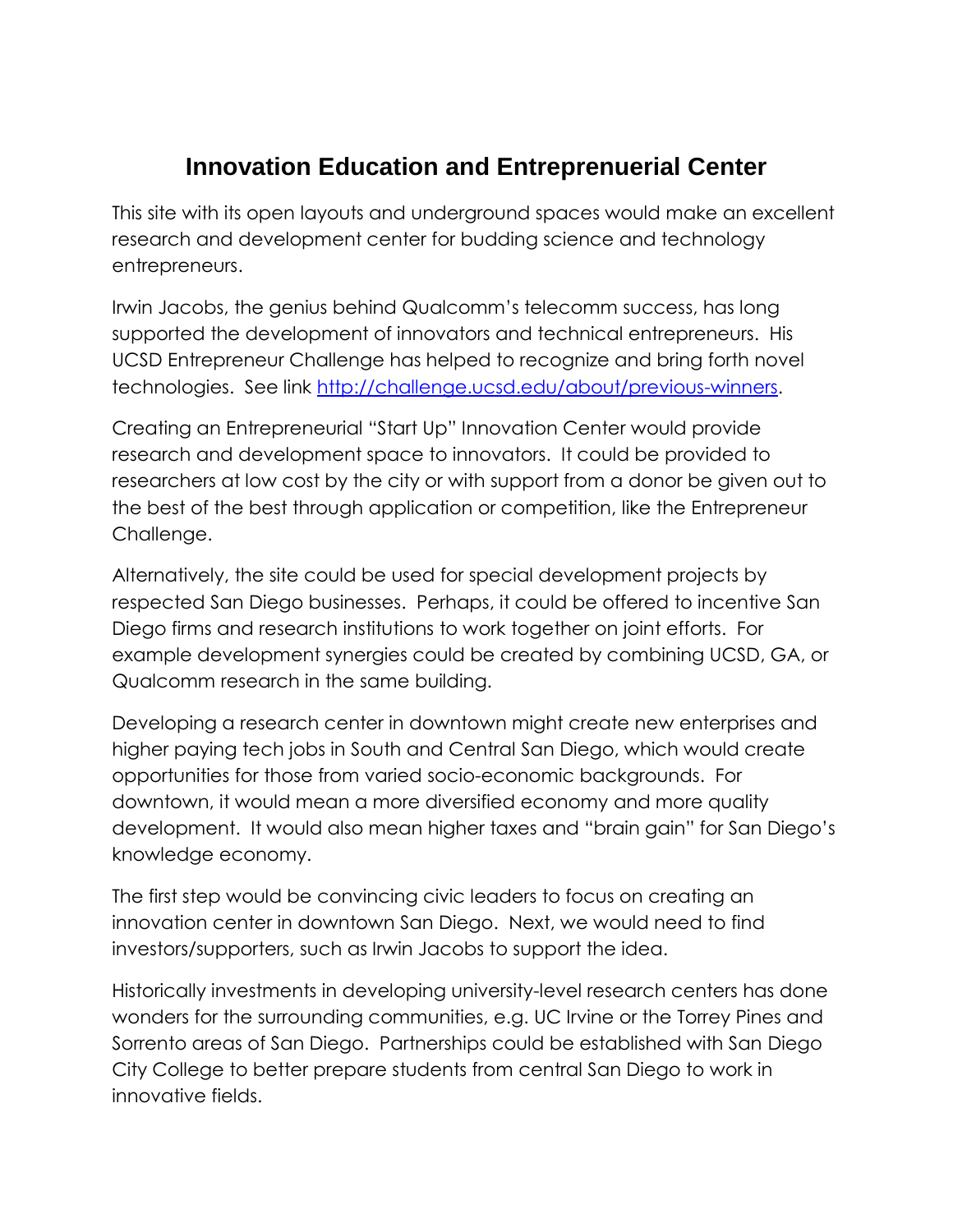## **Downtown YMCA**

The YMCA would make an outstanding and healthy addition to downtown. It offers exceptional fitness facilities, lifeenriching classes and activities for the whole family, and unique community



building programming. The Y recently began looking for a home in Downtown's East Village. The Old Library would make a great permanent or interim home.

As a permanent home, the site along with the adjacent parking lot to the north could be turned into a full scale YMCA facility complete with gym, pool, and outdoor recreation spaces.

As a temporary home utilizing only existing spaces, the YMCA would have space for its gym, studio fitness, classroom, and administrative space. This would allow the YMCA to develop its downtown membership before building a new facility. This interim use would provide time for the City to develop future plans for the space.

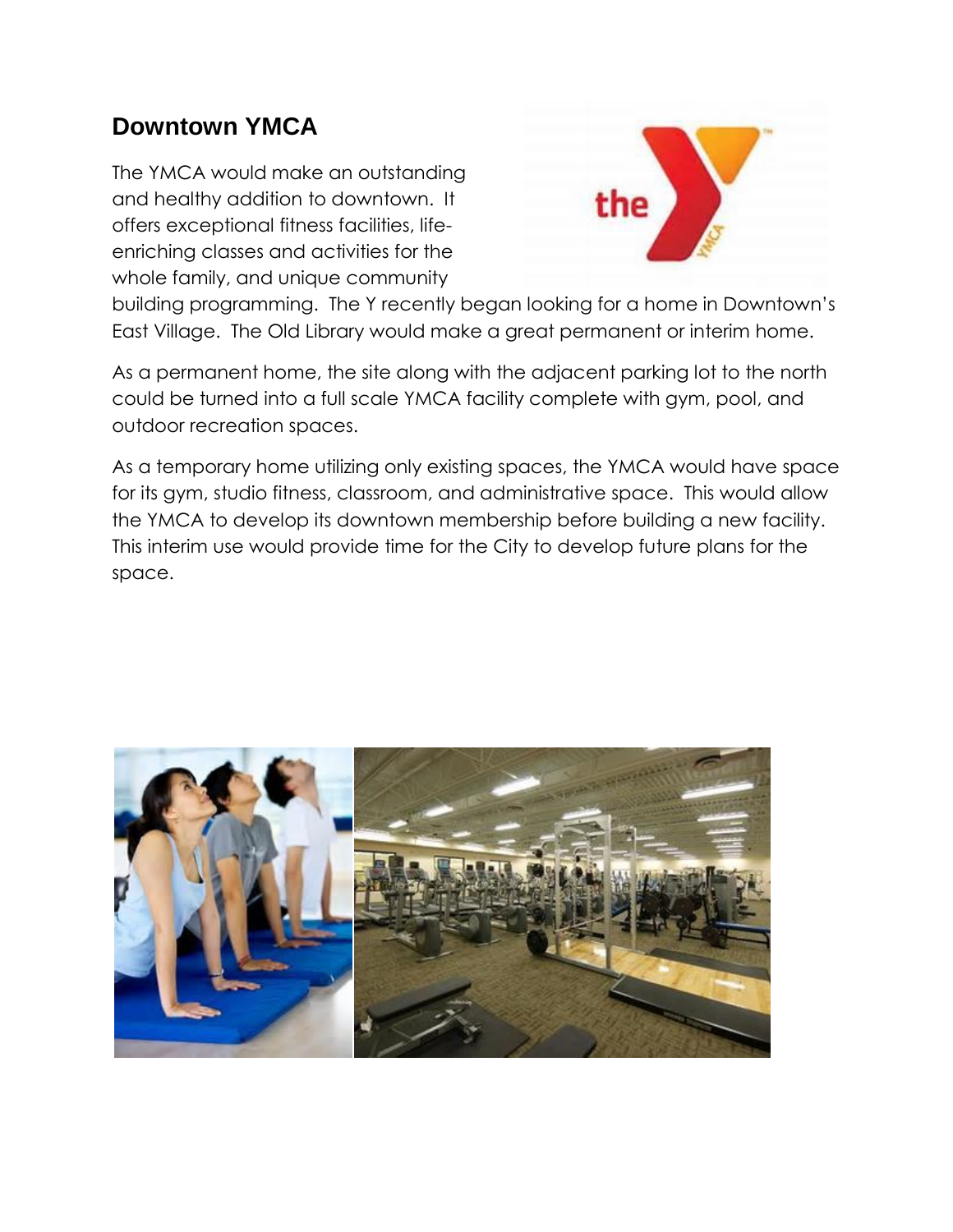# **Art Gallery and Exhibition Space**

A fine art gallery and exhibition space for budding artists and independent art dealers could utilize the "Old Library" for this purpose.

The City could partner with an art dealer or consortium of artists to create a gallery and artistic institute that could be combined with conference, business, and social events. This venture could be combined with artistically-oriented restaurants and lounges. Such a space would be an asset to the community and

Architectural Notes: The building's art deco façade represents an important civic-minded historical era. We believe this design should be preserved.